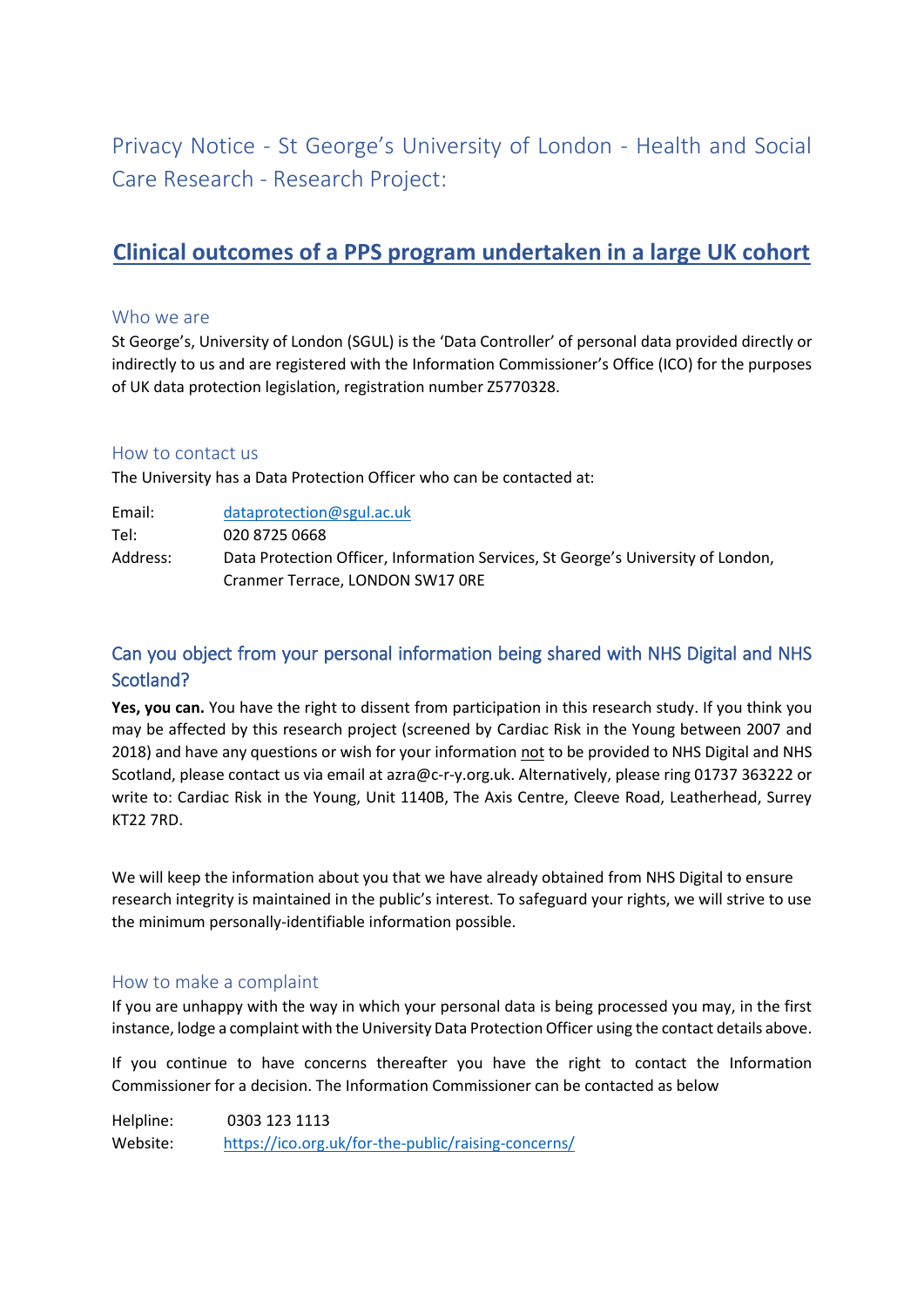#### What research information we collect from you and why

As an active healthcare university with research at the core of our activity we use personallyidentifiable information to conduct health and social care research with the aim of improving healthcare and related services. As a publicly-funded organisation, we have to ensure that it is in the public interest when we use the personally-identifiable information of people who have agreed to take part in one of our research projects, either provided directly by those individuals or from a  $3<sup>rd</sup>$ party source such as NHS Digital or ONS. This means that when you agree to take part in a research study we are leading or collaborating in, we will use your data in the ways needed to conduct and analyse the research study.

Health and social care research should serve the public interest, which means that we have to demonstrate that our research serves the interests of society as a whole. We do this by following the UK Policy Framework for Health and Social Care Research. For SGUL general research privacy notice please see:

[https://www.sgul.ac.uk/images/about/Policies/Privacy\\_Notice\\_Research\\_SGUL.pdf](https://www.sgul.ac.uk/images/about/Policies/Privacy_Notice_Research_SGUL.pdf)

## Research Project specific information we collect and why

Project Name: Clinical outcomes of a PPS program undertaken in a large UK cohort

#### Project Details:

Around 400 young people die from sudden cardiac death (SCD) each year in the UK. The majority of these events are due to inherited abnormalities of the heart muscle or electrical systems and are often silent until they present with a cardiac arrest.

A government-sponsored preparticipation cardiac screening (PPS) program, mandated by Italian law, has demonstrated a fall in rates of SCD by 89%. Currently no equivalent UK state sponsored program exists. Concerns in part relate to the perceived low incidence rate of sudden cardiac death in young individuals.

The reported incidence of SCD in young individuals varies widely. It is challenging to compare studies with heterogeneous case identification methods that originate from different geographical locations. Passive collection methods using retrospective review of media reports and insurance claims are limited by ascertainment and selection bias which will likely underestimate calculations of incidence.

This study will provide the most reliable estimate for incidence of SCD and sudden cardiac arrest in the existing literature. Only once a reliable estimate is agreed, can the screening community gauge the effectiveness of preventative strategies such as PPS.

Category of personal data collected relates to:

Cardiac Risk in the Young (CRY) is a charitable organisation that offers subsided cardiac screening to